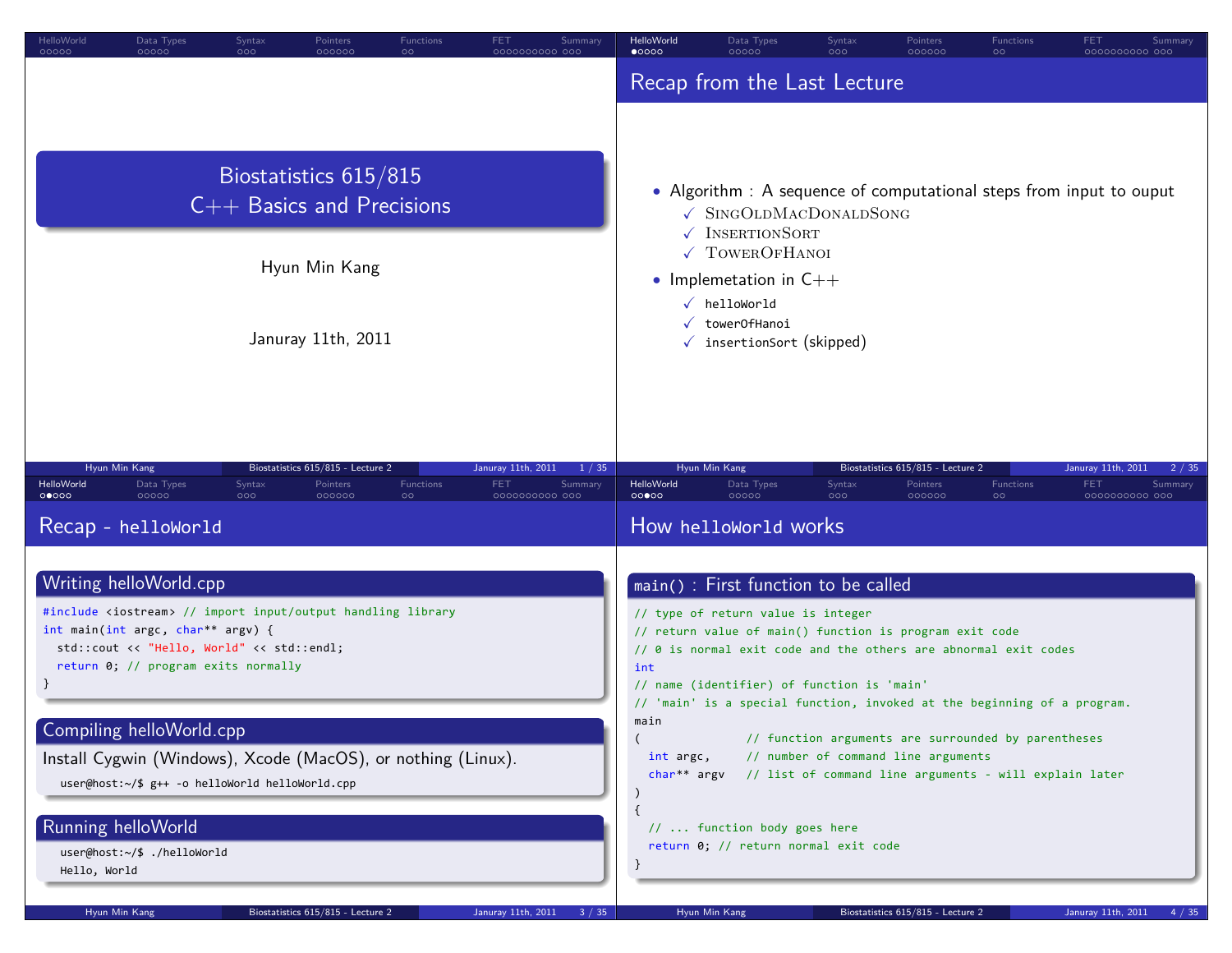| HelloWorld<br>Data Types<br>Syntax<br>Pointers<br>Functions<br>00000<br>00000<br>000<br>000000<br>$\circ$                                                                                                                                                                                                                                                                                                                                                                                                                                                                                                                                                                                       | FET<br>Summary<br>aaaaaaaaaa aac                                        | HelloWorld<br>00000                                                                                                                                                                                                                                                                                                                                                                                                                                                                                                                                                            | Data Types<br>00000                                                                                                                                                                                                                                                                                                          | Syntax<br>000 | Pointers<br>000000                                      | Functions<br>$\circ$ | FET<br>Summary<br>0000000000 000                                                |
|-------------------------------------------------------------------------------------------------------------------------------------------------------------------------------------------------------------------------------------------------------------------------------------------------------------------------------------------------------------------------------------------------------------------------------------------------------------------------------------------------------------------------------------------------------------------------------------------------------------------------------------------------------------------------------------------------|-------------------------------------------------------------------------|--------------------------------------------------------------------------------------------------------------------------------------------------------------------------------------------------------------------------------------------------------------------------------------------------------------------------------------------------------------------------------------------------------------------------------------------------------------------------------------------------------------------------------------------------------------------------------|------------------------------------------------------------------------------------------------------------------------------------------------------------------------------------------------------------------------------------------------------------------------------------------------------------------------------|---------------|---------------------------------------------------------|----------------------|---------------------------------------------------------------------------------|
| How helloworld works                                                                                                                                                                                                                                                                                                                                                                                                                                                                                                                                                                                                                                                                            |                                                                         | Today's Lecture                                                                                                                                                                                                                                                                                                                                                                                                                                                                                                                                                                |                                                                                                                                                                                                                                                                                                                              |               |                                                         |                      |                                                                                 |
| Using iostream to output strings to console<br>// includes standard library for handling I/Os (inputs/outputs)<br>// std::cout and std::endl cannot be recognized without including <iostream><br/>#include <iostream><br/>int main (int argc, char** argv) {<br/>std::cout // standard output stream - messages are printed to console.<br/>&lt;&lt; // insertion operator : appends the next value to the output stream<br/>"Hello, World" // string appended to std::cout via operator&lt;&lt;<br/>&lt;&lt; // insertion operator : appends the next value to the output stream<br/>std::endl; // end-of-line appended to std::cout via operator&lt;&lt;<br/>return 0;</iostream></iostream> |                                                                         | What to expect<br>• Basic Data Types<br>• Control Structures<br>• Pointers and Functions<br>What are expected for the next few weeks<br>• The class does NOT focus on teaching programming language itself<br>• Expect to spend time to be familar to programming languages<br>$\sqrt{\phantom{a}}$ Online reference : http://www.cplusplus.com/doc/tutorial/<br>$\sqrt{ }$ Offline reference : $\overline{C++}$ Primer Plus, 5th Edition<br>• VERY important to practice writing code on your own.<br>• Utilize office hours or after-class minutes for detailed questions in |                                                                                                                                                                                                                                                                                                                              |               |                                                         |                      |                                                                                 |
| Biostatistics 615/815 - Lecture 2<br>Hyun Min Kang<br><b>HelloWorld</b><br>Data Types<br>Syntax<br>Pointers<br>Functions<br>00000<br>$\bullet$ 0000<br>000 <sub>o</sub><br>000000<br>$\circ$                                                                                                                                                                                                                                                                                                                                                                                                                                                                                                    | Januray 11th, 2011<br>5 / 35<br><b>FET</b><br>Summary<br>0000000000 000 | practice<br>HelloWorld<br>00000                                                                                                                                                                                                                                                                                                                                                                                                                                                                                                                                                | Hyun Min Kang<br>Data Types<br>00000                                                                                                                                                                                                                                                                                         | Syntax<br>000 | Biostatistics 615/815 - Lecture 2<br>Pointers<br>000000 | Functions<br>$\circ$ | Januray 11th, 2011<br>6 / 35<br><b>FET</b><br>Summary<br>0000000000 000         |
| <b>Declaring Variables</b>                                                                                                                                                                                                                                                                                                                                                                                                                                                                                                                                                                                                                                                                      |                                                                         | Data Types                                                                                                                                                                                                                                                                                                                                                                                                                                                                                                                                                                     |                                                                                                                                                                                                                                                                                                                              |               |                                                         |                      |                                                                                 |
| Variable Declaration and Assignment<br>int foo; // declare a variable<br>foo = 5; // assign a value to a variable.<br>$int$ foo = 5; // declararion + assignment<br>Variable Names<br>int poodle; // valid<br>int Poodle; // valid and distinct from poodle<br>int my_stars3; // valid to include underscores and digits                                                                                                                                                                                                                                                                                                                                                                        |                                                                         | short foo = $0$ ;                                                                                                                                                                                                                                                                                                                                                                                                                                                                                                                                                              | Signed Integer Types<br>short foo; // 16 bits (2 bytes) : -32,768 <= foo <= 32,767<br>long foo; // 32 bits (4 bytes) : -2,147,483,648 <= foo <= 2,147,483,647<br>long long foo; $// 64 bits$<br>foo = foo - 1; // foo is -1<br>Unsigned Integer Types<br>unsigned short foo; // 16 bits (2 bytes) : $0 \le$ foo $\le$ 65,535 |               |                                                         |                      | int foo; // Mostly 32 bits (4 bytes) : -2,147,483,648 <= foo <= 2,147,483,647   |
| int 4ever; // invalid because it starts with a digit<br>int double; // invalid because double is C++ keyword<br>int honky-tonk; // invalid -- no hyphens allowed                                                                                                                                                                                                                                                                                                                                                                                                                                                                                                                                |                                                                         |                                                                                                                                                                                                                                                                                                                                                                                                                                                                                                                                                                                | unsigned long foo; // 32 bits (4 bytes) : $0 \le f$ foo $\le 4,294,967,295$<br>unsigned long long foo; // 64 bits<br>unsigned short foo = $0$ ;<br>foo = foo - 1; // foo is $65,535$                                                                                                                                         |               |                                                         |                      | unsigned int foo; // Mostly 32 bits (4 bytes) : $0 \le$ foo $\le$ 4,294,967,295 |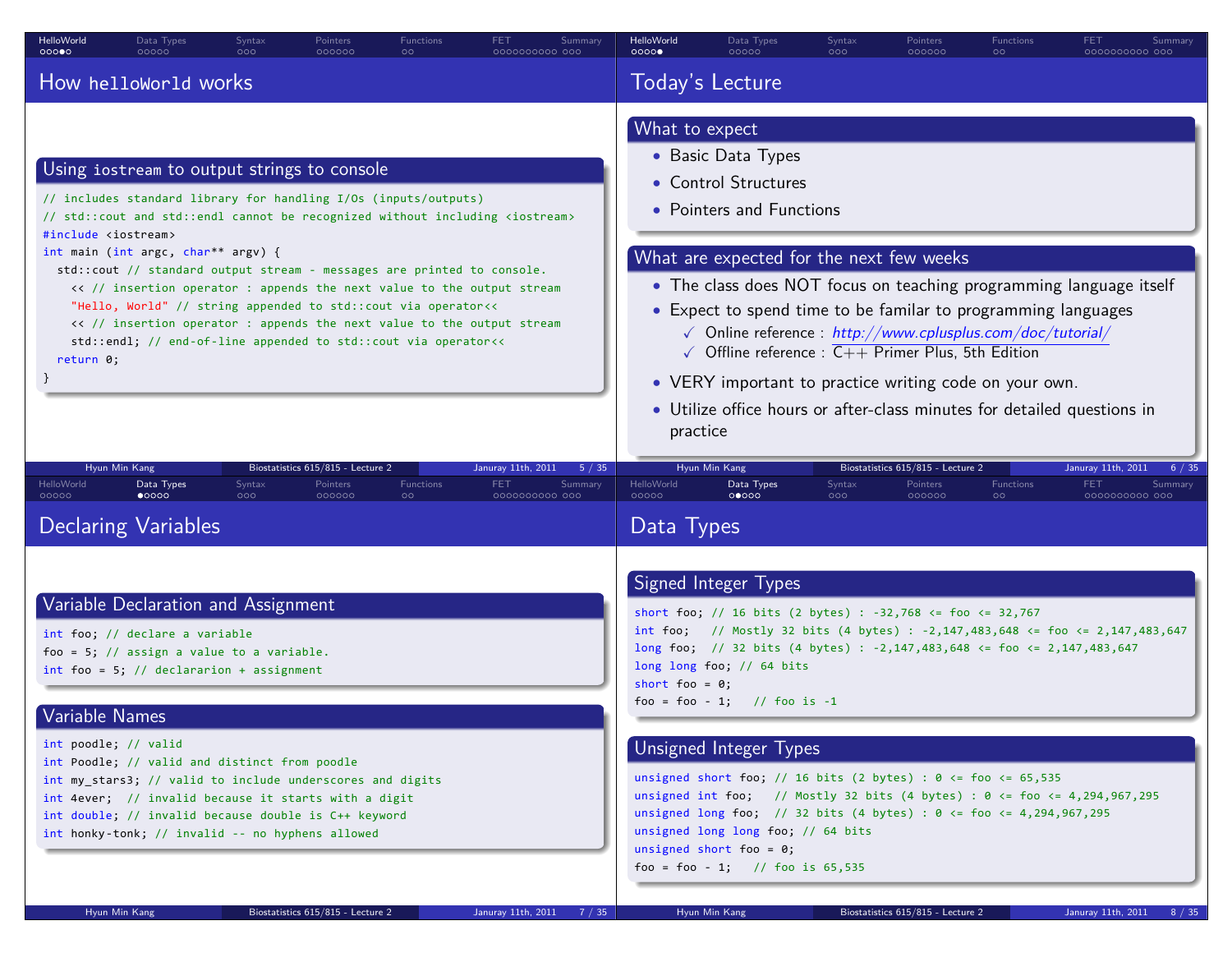| <b>Floating Point Numbers</b><br>Handling Floating Point Precision Carefully | HelloWorld<br>Data Types<br>Pointers<br>Syntax<br>000000<br>00000<br>000 | <b>FET</b><br>HelloWorld<br>Data Types<br>Pointers<br>Functions<br>Syntax<br>000<br>000000<br>00000<br>00000<br>$\circ$ | Summary<br>0000000000 000 |
|------------------------------------------------------------------------------|--------------------------------------------------------------------------|-------------------------------------------------------------------------------------------------------------------------|---------------------------|
|                                                                              |                                                                          |                                                                                                                         |                           |
|                                                                              |                                                                          |                                                                                                                         |                           |
| <b>Comparisons</b><br>precisionExample.cpp<br>Tyne                           |                                                                          |                                                                                                                         |                           |

| <b>Type</b>           | float                 | double                 | long double             |
|-----------------------|-----------------------|------------------------|-------------------------|
| Precision             | Single                | Double                 | Quadruple               |
| <b>Size</b>           | 32 bits               | 64 bits                | 128 bits                |
| (in most modern OS)   | 4 bytes               | 8 bytes                | 16 bytes                |
| Sign                  | 1 bit                 | 1 bit                  | 1 bit                   |
| Exponent              | 8 bits                | 11 bits                | 15 bits                 |
| Fraction              | 23 bits               | 52 bits                | 112 bits                |
| $(\#$ decimal digits) | 7.2                   | 16                     | 34                      |
| Minimum $(>0)$        | $1.2 \times 10^{-38}$ | $2.2 \times 10^{-308}$ | $3.4 \times 10^{-4932}$ |
| Maximum               | $3.4 \times 10^{38}$  | $1.8 \times 10^{308}$  | $1.2 \times 10^{4932}$  |
|                       |                       |                        |                         |

#include <iostream> int main(int argc, char\*\* argv) { float smallFloat = 1e-8; // a small value float largeFloat = 1.; // difference in 8  $(\times 7.2)$  decimal figures. std::cout << smallFloat << std::endl; // "1e-08" is printed smallFloat = smallFloat + largeFloat; // smallFloat becomes exactly 1 smallFloat = smallFloat - largeFloat; // smallFloat becomes exactly 0 std::cout << smallFloat << std::endl; // "0" is printed // similar thing happens for doubles (e.g. 1e-20 vs 1). return 0;

.. .

| Hyun Min Kang                                                                                                                                                                                                                                                                                                                                                                                                                                                                                                                                                                                  |                            | Biostatistics 615/815 - Lecture 2 |                      | Januray 11th, 2011           | 9/35    |                     | Hyun Min Kang                                                                                                                                                                                                                                                                                                                                                                                                                                          |                     | Biostatistics 615/815 - Lecture 2 |                      | Januray 11th, 2011     | 10/35   |
|------------------------------------------------------------------------------------------------------------------------------------------------------------------------------------------------------------------------------------------------------------------------------------------------------------------------------------------------------------------------------------------------------------------------------------------------------------------------------------------------------------------------------------------------------------------------------------------------|----------------------------|-----------------------------------|----------------------|------------------------------|---------|---------------------|--------------------------------------------------------------------------------------------------------------------------------------------------------------------------------------------------------------------------------------------------------------------------------------------------------------------------------------------------------------------------------------------------------------------------------------------------------|---------------------|-----------------------------------|----------------------|------------------------|---------|
| HelloWorld<br>Data Types<br>00000<br>0000                                                                                                                                                                                                                                                                                                                                                                                                                                                                                                                                                      | Syntax<br>000 <sub>o</sub> | Pointers<br>000000                | Functions<br>$\circ$ | <b>FET</b><br>0000000000 000 | Summary | HelloWorld<br>00000 | Data Types<br>00000                                                                                                                                                                                                                                                                                                                                                                                                                                    | Syntax<br>$\bullet$ | Pointers<br>000000                | Functions<br>$\circ$ | FET.<br>0000000000 000 | Summary |
| <b>Basics of Arrays and Strings</b>                                                                                                                                                                                                                                                                                                                                                                                                                                                                                                                                                            |                            |                                   |                      |                              |         |                     | Assignment and Arithmetic Operators                                                                                                                                                                                                                                                                                                                                                                                                                    |                     |                                   |                      |                        |         |
| Array<br>int $A[] = \{3,6,8\}; // A[] can be replaced with A[3]$<br>std::cout << $'A[0] = " << A[0] << std::end]; // prints 3$<br>std::cout << "A[1] = " << A[1] << std::endl; // prints 6<br>std::cout << $'A[2] = " << A[2] << std::end]; // prints 8$<br>String as an array of characters<br>char $s[] = "Hello, world"; // or equivalently, char* s = "Hello, world"$<br>std::cout << $\text{"s[0]} = \text{"s[0]} \lt\lt \text{std::end}; // prints 'H'$<br>std::cout << "s[5] = " << s[5] << std::endl; // prints ','<br>std::cout << "s = " << s << std::endl; // prints "Hello, world" |                            |                                   |                      |                              |         | $++a;$              | int $a = 3$ , $b = 2$ ; // valid<br>int $c = a + b$ ; // addition : $c == 5$<br>int $d = a - b$ ; // subtraction : $d == 1$<br>int $e = a * b$ ; // multiplication : $e == 6$<br>int $f = a / b$ ; // division (int) generates quotient : $f = 1$<br>int $g = a + b * c$ ; // precedence - add after multiply : $g == 3 + 2 * 5 == 13$<br>$a = a + 2$ ; // $a = 5$<br>$a == 2;$ // $a == 7$<br>$// a == 8$<br>$a = b = c = e$ ; // $a = b = c = e = 6$ |                     |                                   |                      |                        |         |

. }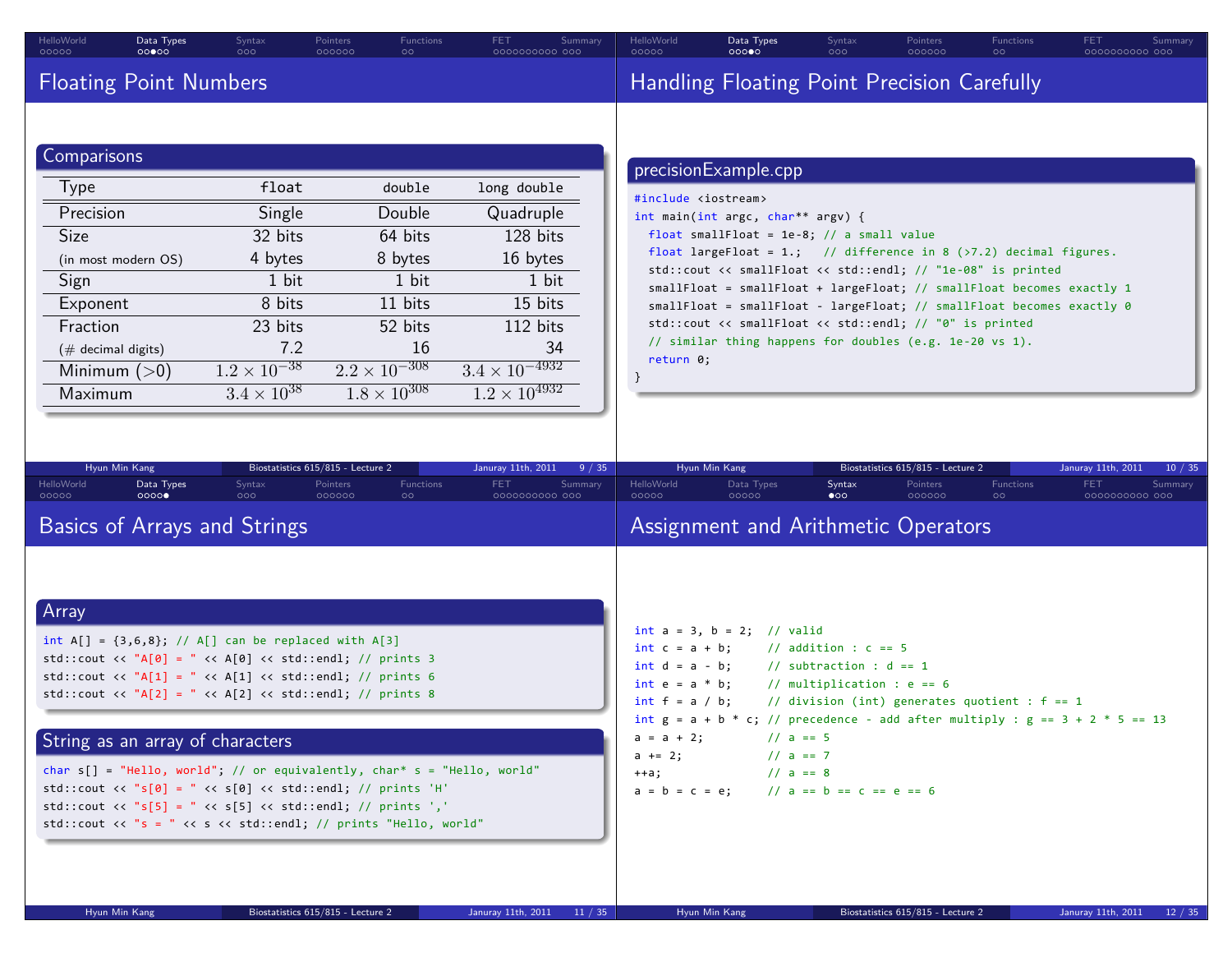| HelloWorld<br>00000                              | Data Types<br>00000                                                                                                                                                                                                                                                                                                                                                                                                                                                                                                                                                                                                                                                  | Syntax<br>$\circ \bullet \circ$                | Pointers<br>000000                                               | <b>Functions</b><br>$\circ$   | <b>FET</b><br>0000000000 000                       | Summary                                                                                                                                                                                                                                                                                                                                               | HelloWorld<br>00000         | Data Types<br>00000                                                                                                                                                                                    | Syntax<br>$\circ \circ \bullet$ | Pointers<br>000000                                      | Functions<br>$\circ$ | <b>FET</b><br>0000000000 000                       | Summary            |
|--------------------------------------------------|----------------------------------------------------------------------------------------------------------------------------------------------------------------------------------------------------------------------------------------------------------------------------------------------------------------------------------------------------------------------------------------------------------------------------------------------------------------------------------------------------------------------------------------------------------------------------------------------------------------------------------------------------------------------|------------------------------------------------|------------------------------------------------------------------|-------------------------------|----------------------------------------------------|-------------------------------------------------------------------------------------------------------------------------------------------------------------------------------------------------------------------------------------------------------------------------------------------------------------------------------------------------------|-----------------------------|--------------------------------------------------------------------------------------------------------------------------------------------------------------------------------------------------------|---------------------------------|---------------------------------------------------------|----------------------|----------------------------------------------------|--------------------|
|                                                  | <b>Comparison Operators and Conditional Statements</b>                                                                                                                                                                                                                                                                                                                                                                                                                                                                                                                                                                                                               |                                                |                                                                  |                               |                                                    |                                                                                                                                                                                                                                                                                                                                                       | Loops                       |                                                                                                                                                                                                        |                                 |                                                         |                      |                                                    |                    |
| $\mathcal{F}$<br>else {                          | int $a = 2$ , $b = 2$ , $c = 3$ ;<br>std::cout << $(a == b)$ << $std::end1$ ; // prints 1 $(true)$<br>std::cout << (a == c) << std::endl; // prints 0 (false)<br>std::cout $\langle \langle a \rangle$ = c) $\langle \langle s \rangle$ std::endl; // prints 1 (true)<br>if ( $a == b$ ) { // conditional statment<br>std::cout << "a and b are same" << std::endl;<br>std::cout << "a and b are different" << std::endl;<br>std::cout << "a and b are " << (a == b ? "same" : "different") << std::endl<br><< "a is " << (a < b ? "less" : "not less") << " than b" << std::endl<br><< "a is " << (a <= b ? "equal or less" : "greater") << " than b" << std::endl; |                                                |                                                                  |                               |                                                    | while loop<br>int i=0; // initialize the key value<br>while( $i < 10$ ) { // evaluate the loop condition<br>std::cout << "i = " << i << std::endl; // prints i=0  i=9<br>++i; // update the key value<br>for loop<br>for(int i=0; i < 10; ++i) { // initialize, evaluate, update<br>std::cout << "i = " << i << std::endl; // prints i=0  i=9<br>$\}$ |                             |                                                                                                                                                                                                        |                                 |                                                         |                      |                                                    |                    |
| Hyun Min Kang<br>HelloWorld<br>00000<br>Pointers | Data Types<br>00000                                                                                                                                                                                                                                                                                                                                                                                                                                                                                                                                                                                                                                                  | Syntax<br>000                                  | Biostatistics 615/815 - Lecture 2<br>Pointers<br>$\bullet$ 00000 | Functions<br>$\circ$          | Januray 11th, 2011<br><b>FET</b><br>0000000000 000 | 13 / 35<br>Summary                                                                                                                                                                                                                                                                                                                                    | HelloWorld<br>00000         | Hyun Min Kang<br>Data Types<br>00000<br>Pointers and Loops                                                                                                                                             | Syntax<br>000                   | Biostatistics 615/815 - Lecture 2<br>Pointers<br>000000 | Functions<br>$\circ$ | Januray 11th, 2011<br><b>FET</b><br>0000000000 000 | 14 / 35<br>Summary |
|                                                  | <b>Address</b><br>Value                                                                                                                                                                                                                                                                                                                                                                                                                                                                                                                                                                                                                                              | $s = 0x3fb5$<br>0x3fb5<br>0x3fb6<br>'н'<br>'Ε' | 0x3fb7<br>'Ľ                                                     | 0x3fb8<br>0x3fb9<br>'Ľ<br>'Ο' | 0x3fba<br>'\0'                                     |                                                                                                                                                                                                                                                                                                                                                       | while loop<br>$\rightarrow$ | char* s = "Hello"; // array of {'H','e','l','l','o','\0'}<br>while $(*s != '0')$ {<br>std::cout << *s << std::endl; // prints 'H','e','l','l','o' at each line<br>++s; // advancing the pointer by one |                                 |                                                         |                      |                                                    |                    |
| Another while loop<br>}                          | char* s = "Hello"; // array of $\{H', 'e', '1', '1', 'o', '0'\}$<br>while ( *s != '\0' ) { // *s access the character value pointed by s<br>std::cout << *s << std::endl; // prints 'H','e','l','l','o' at each line<br>++s; // advancing the pointer by one                                                                                                                                                                                                                                                                                                                                                                                                         |                                                |                                                                  |                               |                                                    |                                                                                                                                                                                                                                                                                                                                                       | for loop<br>}               | for(char* s = "Hello"; *s != '\0'; ++s) { //<br>std::cout << *s << std::endl; // prints 'H','e','l','l','o' at each line                                                                               |                                 |                                                         |                      |                                                    |                    |
|                                                  | Hyun Min Kang                                                                                                                                                                                                                                                                                                                                                                                                                                                                                                                                                                                                                                                        |                                                | Biostatistics 615/815 - Lecture 2                                |                               | Januray 11th, 2011                                 | 15 / 35                                                                                                                                                                                                                                                                                                                                               |                             | Hyun Min Kang                                                                                                                                                                                          |                                 | Biostatistics 615/815 - Lecture 2                       |                      | Januray 11th, 2011                                 |                    |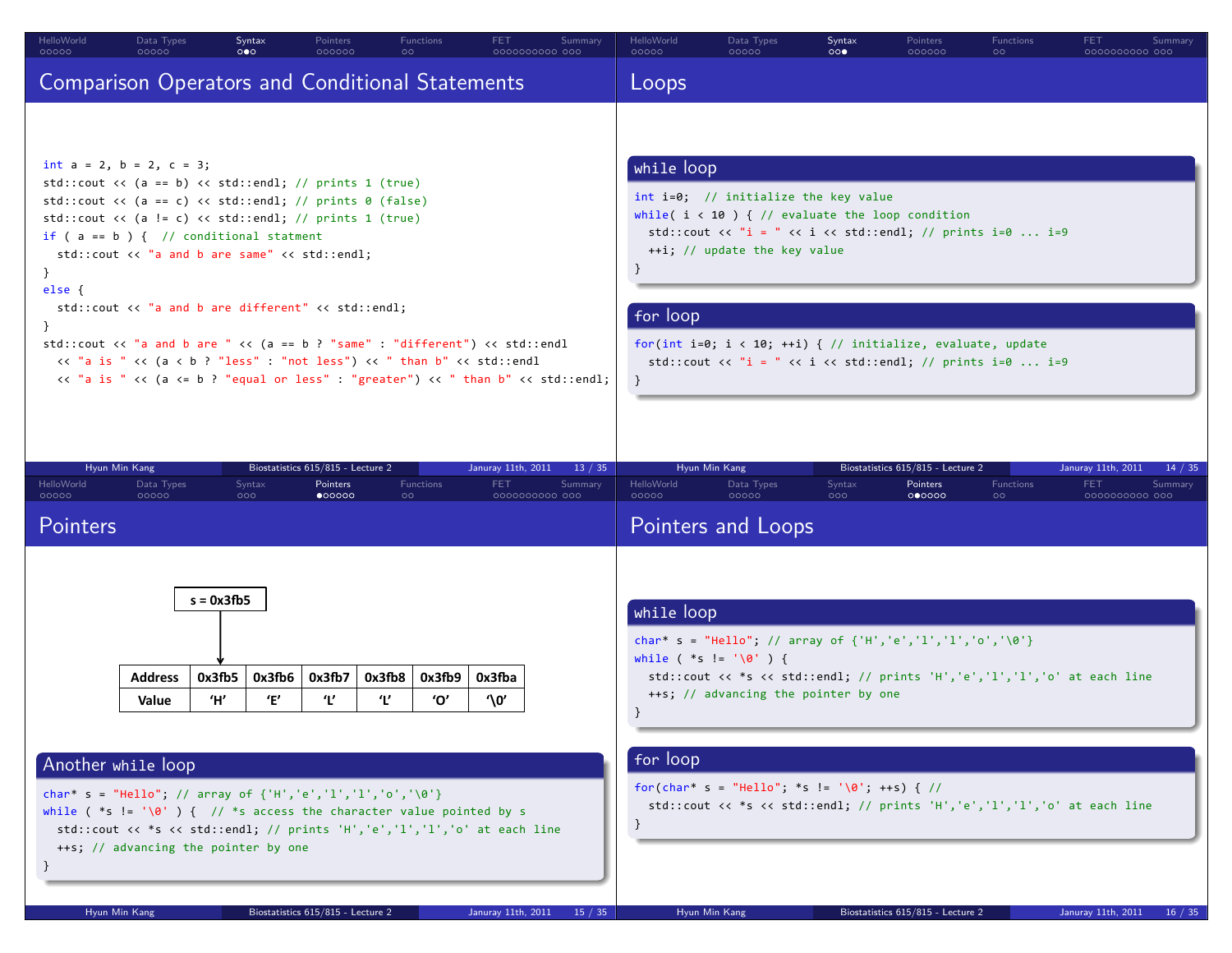| HelloWorld<br>00000                      | Data Types<br>00000                                                                                                                                                                                                                                                                                                                                                                                                                                                                                                                                                                                                                                                                                                                                                                             | Syntax<br>000 <sub>o</sub> | Pointers<br>000000 | <b>Functions</b><br>$\circ$ | <b>FET</b><br>0000000000 000 | Summary                        | HelloWorld<br>00000                                | Data Types<br>00000                                                                                                                                                                                                                                                                                                                                                                                                                                                                                          | Syntax<br>000 | Pointers<br>000000 | <b>Functions</b><br>$\circ$                                                                                                                                                                      | <b>FET</b><br>0000000000 000 | Summary |  |  |
|------------------------------------------|-------------------------------------------------------------------------------------------------------------------------------------------------------------------------------------------------------------------------------------------------------------------------------------------------------------------------------------------------------------------------------------------------------------------------------------------------------------------------------------------------------------------------------------------------------------------------------------------------------------------------------------------------------------------------------------------------------------------------------------------------------------------------------------------------|----------------------------|--------------------|-----------------------------|------------------------------|--------------------------------|----------------------------------------------------|--------------------------------------------------------------------------------------------------------------------------------------------------------------------------------------------------------------------------------------------------------------------------------------------------------------------------------------------------------------------------------------------------------------------------------------------------------------------------------------------------------------|---------------|--------------------|--------------------------------------------------------------------------------------------------------------------------------------------------------------------------------------------------|------------------------------|---------|--|--|
|                                          | Pointers are complicated, but important                                                                                                                                                                                                                                                                                                                                                                                                                                                                                                                                                                                                                                                                                                                                                         |                            |                    |                             |                              | <b>Pointers and References</b> |                                                    |                                                                                                                                                                                                                                                                                                                                                                                                                                                                                                              |               |                    |                                                                                                                                                                                                  |                              |         |  |  |
| char $s[] = "Hello";$<br>char $*t = s$ ; | int $A[] = \{3,6,8\}$ ; // A is a pointer to a constant address<br>$int* p = A;$ // p and A are containing the same address<br>std::cout << $p[0]$ << std::endl; // prints 3 because $p[0] == A[0] == 3$<br>std::cout << *p << std::endl; // prints 3 because *p == $p[0]$<br>std::cout << $p[2]$ << $std$ ::endl; // prints 8 because $p[2] == A[2] == 8$<br>std::cout << * (p+2) << std::endl; // prints 3 because * (p+2) == $p[2]$<br>$int b = 3$ ; // regular integer value<br>$int^* q = 8b$ ; // the value of q is the address of b<br>$b = 4$ ; // the value of b is changed<br>std::cout << *q << std::endl; // *q == b == 4<br>std::cout << t << std::endl; // prints "Hello"<br>char *u = $8s[3]$ ; // $8s[3]$ is equivalent to s + 3<br>std::cout << u << std::endl; // prints "lo" |                            |                    |                             |                              |                                | $int a = 2;$<br>$++a$ ; // increment a<br>int& rb; | $int& ra = a;$ // reference to a<br>$int*$ pa = &a // pointer to a<br>$int b = a$ ; // copy of a<br>std::cout $\langle \langle a \rangle$ a $\langle \langle c \rangle$ std::endl; // prints 3<br>std::cout $\langle \rangle$ ra $\langle \rangle$ std::endl; // prints 3<br>std::cout << *pa << std::endl; // prints 3<br>std::cout $\langle \rangle$ b $\langle \rangle$ std::endl; // prints 2<br>int* pb; // valid, but what pb points to is undefined<br>int* pc = NULL; // valid, pc points to nothing |               |                    | std::cout << *pc << std::endl; // Run-time error : pc cannot be dereferenced.<br>// invalid. reference must refer to something<br>$int& rb = 2;$ // invalid. reference must refer to a variable. |                              |         |  |  |

|                     | Hyun Min Kang                                                                                                                                                                                    |               | Biostatistics 615/815 - Lecture 2           |                             | Januray 11th, 2011                                                                                                                                                                                                                                                                                                                                            | 17 / 35 | Hyun Min Kang<br>Biostatistics 615/815 - Lecture 2<br>Januray 11th, 2011 |                                                                                                                                                                                                                                                                                                                                                                                                                                                                                                                                                                                                                                               |                            |                          |                             |                              |         |
|---------------------|--------------------------------------------------------------------------------------------------------------------------------------------------------------------------------------------------|---------------|---------------------------------------------|-----------------------------|---------------------------------------------------------------------------------------------------------------------------------------------------------------------------------------------------------------------------------------------------------------------------------------------------------------------------------------------------------------|---------|--------------------------------------------------------------------------|-----------------------------------------------------------------------------------------------------------------------------------------------------------------------------------------------------------------------------------------------------------------------------------------------------------------------------------------------------------------------------------------------------------------------------------------------------------------------------------------------------------------------------------------------------------------------------------------------------------------------------------------------|----------------------------|--------------------------|-----------------------------|------------------------------|---------|
| HelloWorld<br>00000 | Data Types<br>00000                                                                                                                                                                              | Syntax<br>000 | Pointers<br>000000                          | <b>Functions</b><br>$\circ$ | <b>FET</b><br>0000000000 000                                                                                                                                                                                                                                                                                                                                  | Summary | HelloWorld<br>00000                                                      | Data Types<br>00000                                                                                                                                                                                                                                                                                                                                                                                                                                                                                                                                                                                                                           | Syntax<br>000 <sub>o</sub> | <b>Pointers</b><br>00000 | <b>Functions</b><br>$\circ$ | <b>FET</b><br>0000000000 000 | Summary |
|                     | Command line arguments                                                                                                                                                                           |               |                                             |                             |                                                                                                                                                                                                                                                                                                                                                               |         | Handling command line arguments                                          |                                                                                                                                                                                                                                                                                                                                                                                                                                                                                                                                                                                                                                               |                            |                          |                             |                              |         |
|                     | int main(int argc, char** argv)<br>int argc Number of command line arguments, including the program<br>name itself<br>char** argy List of command line arguments as double pointer<br>$\sqrt{ }$ |               | • One * for representing 'array' of strings |                             | • One * for representing string as 'array' of characters<br>$\checkmark$ argv[0] represents the program name (e.g., helloworld)<br>$\sqrt{\phantom{a}}$ argv[1] represents the first command-line argument<br>$\sqrt{\phantom{a}}$ argv[2] represents the second command-line argument<br>$\checkmark$ argv[argc-1] represents the last command-line argument |         |                                                                          | echo.cpp - echoes command line arguments to the standard output<br>#include <iostream><br/>int main(int argc, char** argv) {<br/>for(int i=1; i &lt; argc; ++i) { <math>//</math> i=1 : 2nd argument (skip program name)<br/>if (i &gt; 1) // print blank if there is an item already printed<br/>std::count &lt;&lt; " "<br/>std::cout &lt;&lt; argv[i]; // print each command line argument<br/>std::cout &lt;&lt; std::endl; // print end-of-line at the end<br/>Compiling and running echo.cpp<br/>user@host:~/\$ g++ -o echo echo.cpp<br/>user@host:<math>\sim</math>/\$ ./echo 1 2 3 my name is foo<br/>1 2 3 my name is foo</iostream> |                            |                          |                             |                              |         |

.. .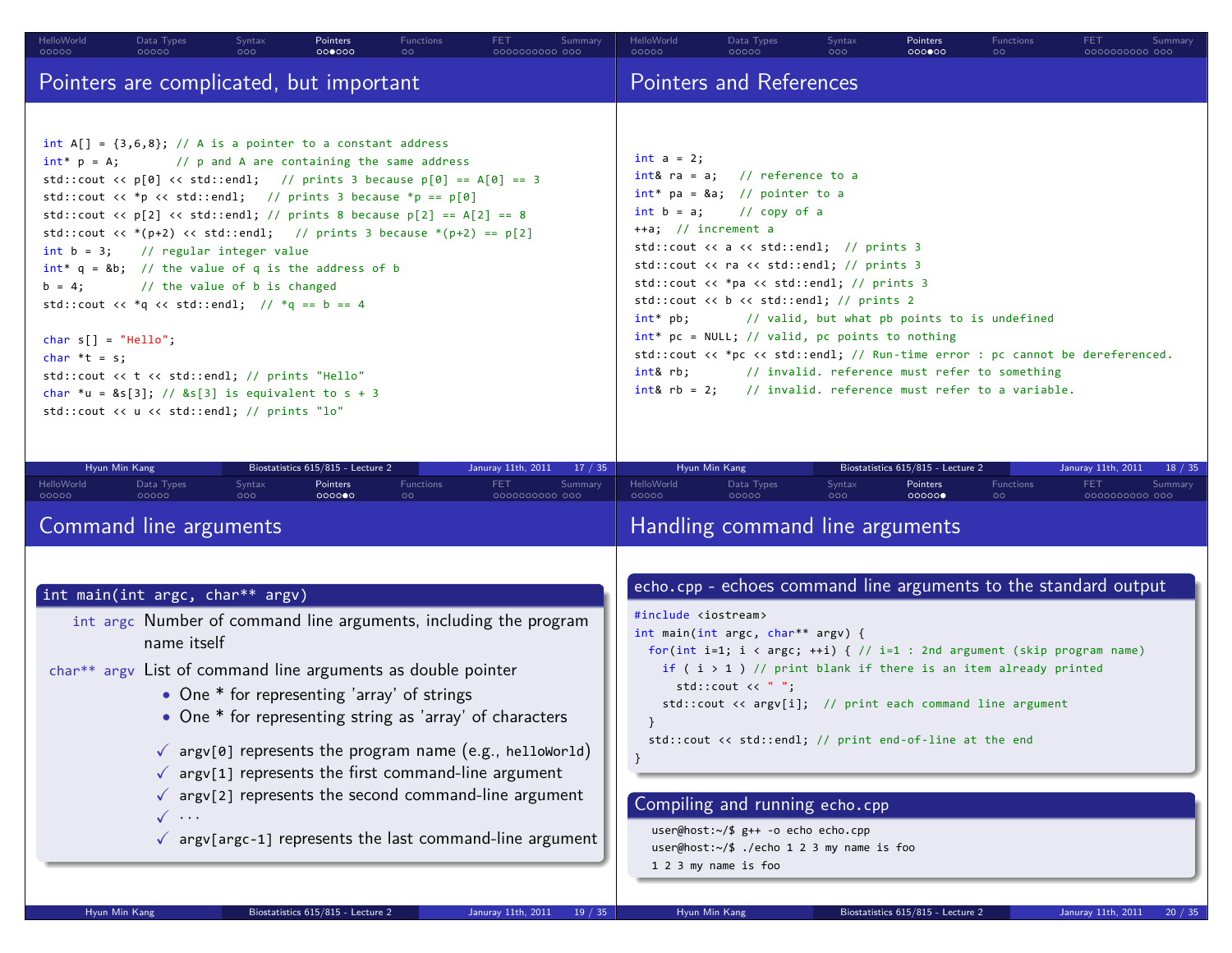| HelloWorld<br>Data Types<br>Syntax<br><b>Functions</b><br><b>FET</b><br>Summary<br>Pointers<br>00000<br>00000<br>000000<br>$\bullet$<br>0000000000 000<br>000                                                                                                                                                                                                                                            | HelloWorld<br>Data Types<br>Syntax<br><b>Functions</b><br>FET<br>Pointers<br>Summary<br>0000C<br>00000<br>ood<br>000000<br>$\circ \bullet$<br>0000000000 000                                                                                                                                                                                                                                                                                                                                                                                                                                                                 |
|----------------------------------------------------------------------------------------------------------------------------------------------------------------------------------------------------------------------------------------------------------------------------------------------------------------------------------------------------------------------------------------------------------|------------------------------------------------------------------------------------------------------------------------------------------------------------------------------------------------------------------------------------------------------------------------------------------------------------------------------------------------------------------------------------------------------------------------------------------------------------------------------------------------------------------------------------------------------------------------------------------------------------------------------|
| <b>Functions</b>                                                                                                                                                                                                                                                                                                                                                                                         | Call by value vs. Call by reference                                                                                                                                                                                                                                                                                                                                                                                                                                                                                                                                                                                          |
| Core element of function<br>Type Type of return values<br>Arguments List of comma separated input arguments<br>Body Body of function with "return [value]" at the end<br>Defining functions<br>int square(int a) {<br>return $(a*a);$<br>Calling functions<br>$int x = 5$<br>std::cout << square(x) << std::endl; // prints 25                                                                           | callByValRef.cpp<br>#include <iostream><br/>int foo(int a) {<br/><math>a = a + 1</math>;<br/>return a;<br/>int bar(int&amp; a) {<br/><math>a = a + 1;</math><br/>return a;<br/>int main(int argc, char** argv) {<br/>int <math>x = 1</math>, <math>y = 1</math>;<br/>std::cout <math>\langle \cdot \rangle</math> foo<math>(x)</math> <math>\langle \cdot \rangle</math> std::endl; // prints 2<br/>std::cout &lt;&lt; x &lt;&lt; std::endl;<br/><math>//</math> prints 1<br/>std::cout &lt;&lt; bar(y) &lt;&lt; std::endl; // prints 2<br/>std::cout &lt;&lt; y &lt;&lt; std::endl;<br/><math>//</math> prints 2</iostream> |
| Hyun Min Kang<br>Biostatistics 615/815 - Lecture 2<br>Januray 11th, 2011<br>21 / 35<br>HelloWorld<br>Data Types<br>Syntax<br>Pointers<br>Functions<br><b>FET</b><br>Summary<br>00000<br>000000<br>00000<br>000<br>$\circ$<br>$\bullet$ 0000000000 000<br>Let's implement Fisher's exact Test                                                                                                             | Hyun Min Kang<br>Biostatistics 615/815 - Lecture 2<br>Januray 11th, 2011<br>22/<br>HelloWorld<br>Data Types<br>Pointers<br>Functions<br>FET.<br>Syntax<br>Summary<br>00000<br>00000<br>000000<br>000<br>$\circ$<br>0000000000 000<br><b>Fisher's Exact Test</b>                                                                                                                                                                                                                                                                                                                                                              |
| $A$ 2 $\times$ 2 table<br>Placebo<br>Treatment<br>Total<br>Diseased<br>$a + b$<br>b<br>a<br>d<br>Cured<br>$c+d$<br>c<br>Total<br>$b+d$<br>$a + c$<br>n<br>Desired Program Interface and Results<br>user@host:~/\$ ./fishersExactTest 1 2 3 0<br>Two-sided p-value is 0.4<br>user@host:~/\$ ./fishersExactTest 2 7 8 2<br>Two-sided p-value is 0.0230141<br>user@host:~/\$ ./fishersExactTest 20 70 80 20 | Possible $2 \times 2$ tables<br>Placebo<br>Treatment<br>Total<br><b>Diseased</b><br>$a+b-x$<br>$a+b$<br>$\times$<br>Cured<br>$d-a+x$<br>$c+d$<br>$a + c - x$<br>Total<br>$b+d$<br>$a + c$<br>$\mathsf{n}$<br>Hypergeometric distribution<br>Given $a + b, c + d, a + c, b + d$ and $n = a + b + c + d$ ,<br>$Pr(x) = \frac{(a+b)!(c+d)!(a+c)!(b+d)!}{x!(a+b-x)!(a+c-x)!(d-a+x)!n!}$                                                                                                                                                                                                                                          |
| Two-sided p-value is 5.90393e-16                                                                                                                                                                                                                                                                                                                                                                         | Fishers's Exact Test (2-sided)                                                                                                                                                                                                                                                                                                                                                                                                                                                                                                                                                                                               |

 $p_{FET}(a, b, c, d) = \sum_{x} Pr(x)I[Pr(x) \le Pr(a)]$ 

 $p_{FET}(a, b, c, a) = \sum_{x} \Pr(x)I[\Pr(x) \leq \Pr(a)]$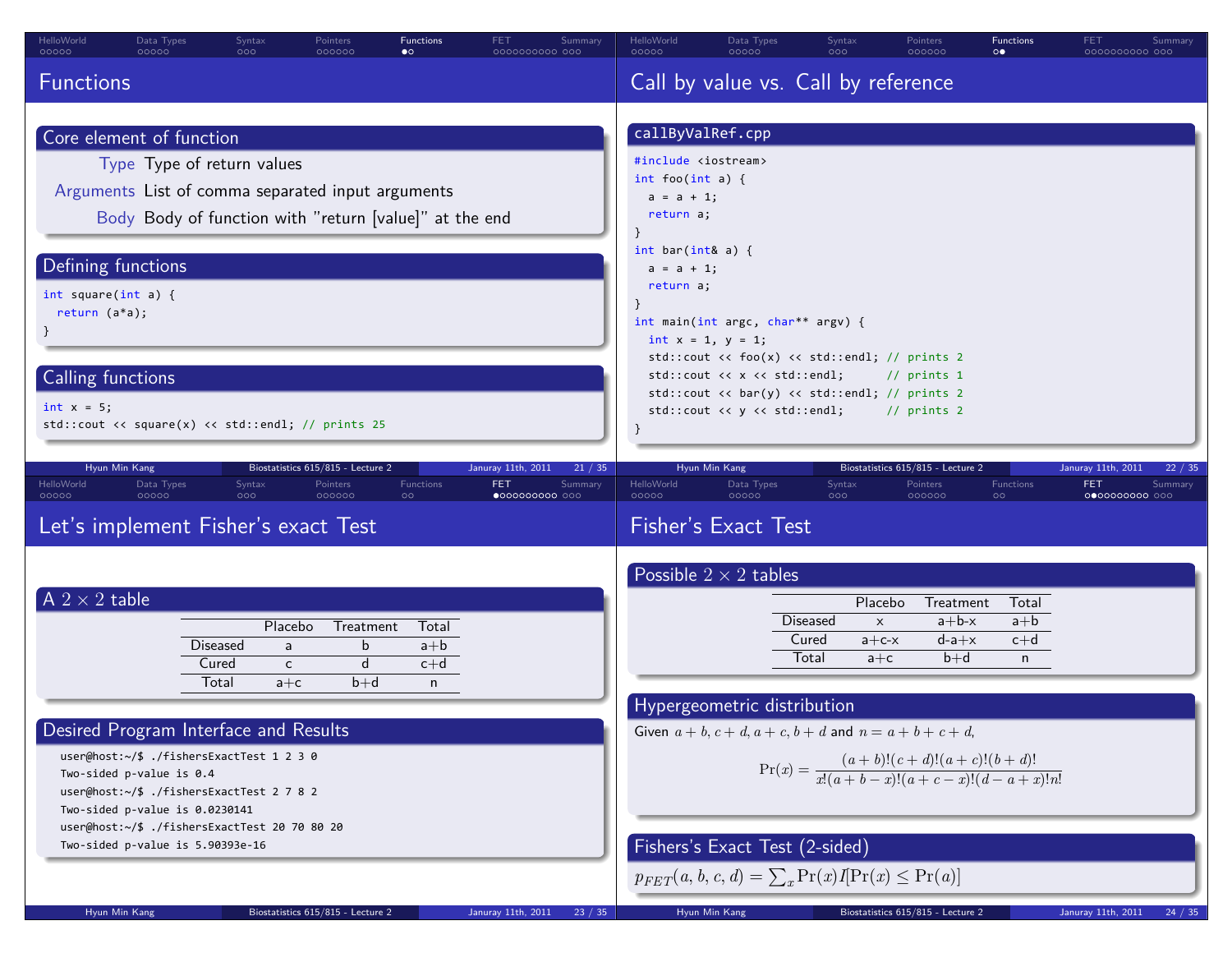| HelloWorld<br>Syntax<br>Data Types<br>Pointers<br>Functions<br>FET.<br>Summary<br>00000<br>000<br>00000<br>000000<br>0000000000 000                                                                                                                                                                                                                                                                                                                                                                                                                                                                                                                                                                                                                                                                                                                                                                                                                                                                                             | HelloWorld<br>Syntax<br><b>FET</b><br>Data Types<br>Pointers<br>Functions<br>Summary<br>00000<br>000000<br>00000<br>000<br>$\circ$<br>0000000000 000                                                                                                                                                                                                                                                                                                                                                                                                                                                                  |  |  |  |  |  |  |
|---------------------------------------------------------------------------------------------------------------------------------------------------------------------------------------------------------------------------------------------------------------------------------------------------------------------------------------------------------------------------------------------------------------------------------------------------------------------------------------------------------------------------------------------------------------------------------------------------------------------------------------------------------------------------------------------------------------------------------------------------------------------------------------------------------------------------------------------------------------------------------------------------------------------------------------------------------------------------------------------------------------------------------|-----------------------------------------------------------------------------------------------------------------------------------------------------------------------------------------------------------------------------------------------------------------------------------------------------------------------------------------------------------------------------------------------------------------------------------------------------------------------------------------------------------------------------------------------------------------------------------------------------------------------|--|--|--|--|--|--|
| intFishersExactTest.cpp - main() function                                                                                                                                                                                                                                                                                                                                                                                                                                                                                                                                                                                                                                                                                                                                                                                                                                                                                                                                                                                       | intFishersExactTest.cpp                                                                                                                                                                                                                                                                                                                                                                                                                                                                                                                                                                                               |  |  |  |  |  |  |
| #include <iostream><br/>double hypergeometricProb(int a, int b, int c, int d); // defined later<br/>int main(int argc, char** argv) {<br/>// read input arguments<br/>int <math>a = \text{atoi}(\text{argv}[1]), b = \text{atoi}(\text{argv}[2]), c = \text{atoi}(\text{argv}[3]), d = \text{atoi}(\text{argv}[4]);</math><br/><math>int n = a + b + c + d;</math><br/>// find cutoff probability<br/>double pCutoff = hypergeometricProb(a,b,c,d);<br/>double <math>pValue = 0</math>;<br/>// sum over probability smaller than the cutoff<br/>for(int x=0; x &lt;= n; ++x) { // among all possible x<br/>if ( <math>a+b-x</math> &gt;= 0 &amp;&amp; <math>a+c-x</math> &gt;= 0 &amp;&amp; d-a+x &gt;=0 ) { // consider valid x<br/><math>double p = hypergeometricProb(x, a+b-x, a+c-x, d-a+x);</math><br/>if ( <math>p \le p</math> Cutoff ) <math>p</math>Value += <math>p</math>;<br/>std::cout &lt;&lt; "Two-sided p-value is " &lt;&lt; pValue &lt;&lt; std::endl;<br/>return 0;<br/><math>\mathcal{F}</math></iostream> | hypergeometricProb() function<br>int fac(int n) { $//$ calculates factorial<br>int ret;<br>for(ret=1; $n > 0$ ; --n) { ret *= n; }<br>return ret;<br>$\mathcal{F}$<br>double hypergeometricProb(int a, int b, int c, int d) {<br>$int num = fac(a+b) * fac(c+d) * fac(a+c) * fac(b+d);$<br>int den = $fac(a) * fac(b) * fac(c) * fac(d) * fac(ab+ct)$ ;<br>return (double)num/(double)den;<br><b>Running Examples</b><br>user@host:~/\$ ./intFishersExactTest 1 2 3 0<br>Two-sided p-value is $0.4$<br>// correct<br>user@host: $\sim$ /\$ ./intFishersExactTest 2 7 8 2<br>Two-sided p-value is 4.41018 // INCORRECT |  |  |  |  |  |  |
| Biostatistics 615/815 - Lecture 2<br>Hyun Min Kang<br>Januray 11th, 2011<br>25 / 35<br>HelloWorld<br>Syntax<br>Functions<br>Data Types<br>Pointers<br>FET<br>Summary<br>00000<br>00000<br>000<br>000000<br>0000000000 000                                                                                                                                                                                                                                                                                                                                                                                                                                                                                                                                                                                                                                                                                                                                                                                                       | Biostatistics 615/815 - Lecture 2<br>Hyun Min Kang<br>Januray 11th, 2011<br>26 / 35<br>HelloWorld<br>Syntax<br>Functions<br>FET.<br>Data Types<br>Pointers<br>Summary<br>00000<br>00000<br>000<br>000000<br>0000000000 000                                                                                                                                                                                                                                                                                                                                                                                            |  |  |  |  |  |  |
| <b>Considering Precision Carefully</b>                                                                                                                                                                                                                                                                                                                                                                                                                                                                                                                                                                                                                                                                                                                                                                                                                                                                                                                                                                                          | doubleFishersExactTest.cpp                                                                                                                                                                                                                                                                                                                                                                                                                                                                                                                                                                                            |  |  |  |  |  |  |
| factorial.cpp<br>int fac(int n) { // calculates factorial<br>int ret;<br>for(ret=1; $n > 0$ ; --n) { ret *= n; }<br>return ret;<br>$\}$<br>int main(int argc, char** argv) {<br>int $n = \text{atoi}(\text{argv}[1]);$<br>std::cout << n << $"!= " << fac(n) << std::end1;$<br>}<br><b>Running Examples</b><br>user@host:~/\$ ./factorial 10<br>$10! = 362880$<br>// correct                                                                                                                                                                                                                                                                                                                                                                                                                                                                                                                                                                                                                                                    | new hypergeometricProb() function<br>double fac(int n) { $//$ main() function remains the same<br>double ret; // use double instead of int<br>for(ret=1.; $n > 0$ ; --n) { ret *= n; }<br>return ret;<br>double hypergeometricProb(int a, int b, int c, int d) {<br>double num = $fac(a+b) * fac(c+d) * fac(a+c) * fac(b+d);$<br>double den = $fac(a) * fac(b) * fac(c) * fac(d) * fac(ab+cd);$<br>return num/den; // use double to calculate factorials<br><b>Running Examples</b><br>user@host:~/\$ ./doubleFishersExactTest 2 7 8 2                                                                                |  |  |  |  |  |  |
| user@host: $\sim$ /\$ ./factorial 12<br>12! = 479001600 // correct<br>user@host:~/\$ ./factorial 13<br>13! = 1932053504 // INCORRECT<br>Hyun Min Kang<br>Biostatistics 615/815 - Lecture 2<br>Januray 11th, 2011<br>27 / 35                                                                                                                                                                                                                                                                                                                                                                                                                                                                                                                                                                                                                                                                                                                                                                                                     | Two-sided p-value is 0.023041<br>user@host:~/\$ ./doubleFishersExactTest 20 70 80 20<br>Two-sided p-value is $\theta$ (fac(190) > 1e308 - beyond double precision)<br>Hyun Min Kang<br>Biostatistics 615/815 - Lecture 2<br>Januray 11th, 2011<br>28 / 35                                                                                                                                                                                                                                                                                                                                                             |  |  |  |  |  |  |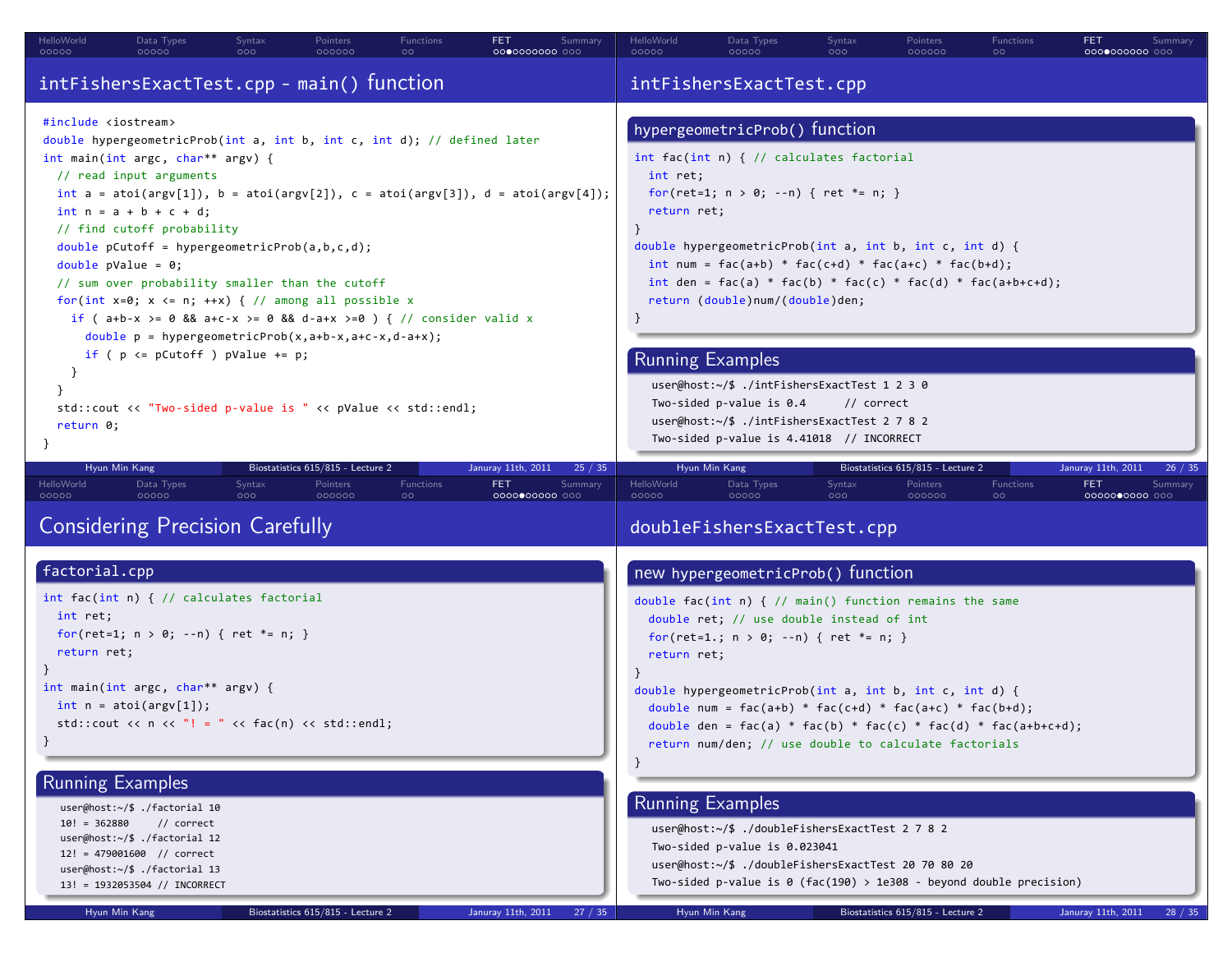| How to perform Fisher's exact test with large values<br>logFishersExactTest.cpp - main() function<br>#include <iostream><br/>Problem - Limited Precision<br/>#include <math> // for calculating <math>log()</math> and <math>exp()</math><br/>double logHypergeometricProb(int a, int b, int c, int d); // defined later<br/><math>\bullet</math> int handles only up to fac(12)<br/>int main(int argc, char** argv) {<br/>• double handles only up to <math>fac(170)</math><br/>int <math>a = \text{atoi(ary[1]), } b = \text{atoi(ary[2]), } c = \text{atoi(ary[3]), } d = \text{atoi(ary[4]); }</math><br/><math>int n = a + b + c + d;</math><br/>double logpCutoff = logHypergeometricProb(a,b,c,d);<br/>Solution - Calculate in logarithmic scale<br/>double pFraction = <math>0;</math><br/>for(int x=0; x &lt;= n; ++x) { // among all possible x<br/>if ( <math>a+b-x</math> &gt;= 0 &amp;&amp; <math>a+c-x</math> &gt;= 0 &amp;&amp; <math>d-a+x</math> &gt;=0 ) { // consider valid x<br/><math display="block">\log \Pr(x) = \log(a+b)! + \log(c+d)! + \log(a+c)! + \log(b+d)! - \log x!</math><br/>double <math>1 = \text{logHypergeometricProb}(x, a+b-x, a+c-x, d-a+x);</math><br/><math>-\log(a+b-x)! - \log(a+c-x)! - \log(d-a+x)! - \log n!</math><br/>if ( <math>l \leq 1</math> dogpCutoff ) pFraction += <math>exp(1 - logpCutoff)</math>;</math></iostream> |                                      |
|-----------------------------------------------------------------------------------------------------------------------------------------------------------------------------------------------------------------------------------------------------------------------------------------------------------------------------------------------------------------------------------------------------------------------------------------------------------------------------------------------------------------------------------------------------------------------------------------------------------------------------------------------------------------------------------------------------------------------------------------------------------------------------------------------------------------------------------------------------------------------------------------------------------------------------------------------------------------------------------------------------------------------------------------------------------------------------------------------------------------------------------------------------------------------------------------------------------------------------------------------------------------------------------------------------------------------------------------------------------------------------------|--------------------------------------|
|                                                                                                                                                                                                                                                                                                                                                                                                                                                                                                                                                                                                                                                                                                                                                                                                                                                                                                                                                                                                                                                                                                                                                                                                                                                                                                                                                                                   |                                      |
| $\log(p_{FET})$ = $\log \left  \sum_{x} \Pr(x) I(\Pr(x) \leq \Pr(a)) \right $<br>$double$ logpValue = logpCutoff + log(pFraction);<br>std::cout << "Two-sided log10-p-value is " << logpValue/log(10.) << std::endl;<br>$= \log \Pr(a) + \log \left  \sum_{x} \exp(\log \Pr(x) - \log \Pr(a)) I(\log \Pr(x) \leq \log \Pr(a)) \right $<br>std::cout << "Two-sided p-value is " << exp(logpValue) << std::endl;<br>return 0;                                                                                                                                                                                                                                                                                                                                                                                                                                                                                                                                                                                                                                                                                                                                                                                                                                                                                                                                                       |                                      |
| Hyun Min Kang<br>Biostatistics 615/815 - Lecture 2<br>Hyun Min Kang<br>Biostatistics 615/815 - Lecture 2<br>Januray 11th, 2011<br>29 / 35<br>Januray 11th, 2011<br>HelloWorld<br>Functions<br>HelloWorld<br>Functions<br>Data Types<br>Syntax<br>Pointers<br>Data Types<br>Syntax<br>Pointers<br>FET.<br>FET<br>Summary<br>00000<br>00000<br>000000<br>00000<br>00000<br>$\circ \circ$<br>000<br>00000000000 000<br>000<br>000000                                                                                                                                                                                                                                                                                                                                                                                                                                                                                                                                                                                                                                                                                                                                                                                                                                                                                                                                                 | 30 / 35<br>Summary<br>0000000000 000 |
| Even faster<br>Filling the rest                                                                                                                                                                                                                                                                                                                                                                                                                                                                                                                                                                                                                                                                                                                                                                                                                                                                                                                                                                                                                                                                                                                                                                                                                                                                                                                                                   |                                      |
| logHypergeometricProb()<br>double $logFac(int n)$ {                                                                                                                                                                                                                                                                                                                                                                                                                                                                                                                                                                                                                                                                                                                                                                                                                                                                                                                                                                                                                                                                                                                                                                                                                                                                                                                               |                                      |
| Computational speed for large dataset<br>double ret;<br>for(ret=0.; $n > 0$ ; --n) { ret += log((double)n); }<br>time ./logFishersExactTest 2000 7000 8000 2000<br>return ret;<br>Two-sided log10-p-value is -1466.13, p-value is 0<br>real 0m42.614s<br>double logHypergeometricProb(int a, int b, int c, int d) {<br>return $logFac(a+b) + logFac(c+d) + logFac(a+c) + logFac(b+d) - logFac(a)$<br>time ./fastLogFishersExactTest 2000 7000 8000 2000<br>- $logFac(b)$ - $logFac(c)$ - $logFac(d)$ - $logFac(ab+ct)$ ;<br>Two-sided log10-p-value is -1466.13, p-value is 0<br>}<br>real 0m0.007s                                                                                                                                                                                                                                                                                                                                                                                                                                                                                                                                                                                                                                                                                                                                                                               |                                      |
| Running Examples<br>How to make it faster?<br>user@host:~/\$ ./logFishersExactTest 2 7 8 2<br>To be continued<br>Two-sided log10-p-value is -1.63801, p-value is 0.0230141<br>user@host:~/\$ ./logFishersExactTest 20 70 80 20<br>Two-sided log10-p-value is -15.2289, p-value is 5.90393e-16<br>user@host:~/\$ ./logFishersExactTest 200 700 800 200<br>Two-sided log10-p-value is -147.563, p-value is 2.73559e-148                                                                                                                                                                                                                                                                                                                                                                                                                                                                                                                                                                                                                                                                                                                                                                                                                                                                                                                                                             |                                      |